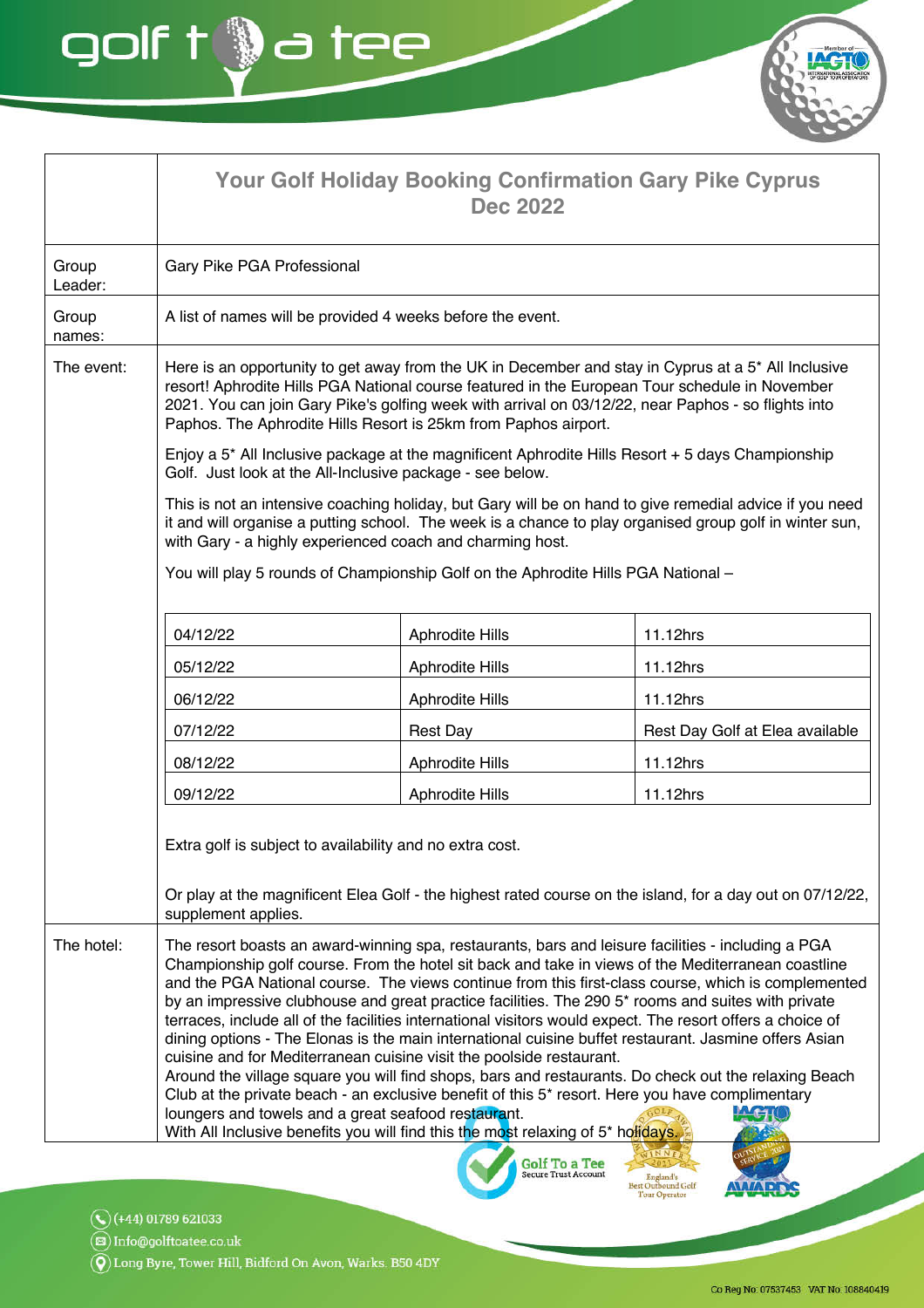

 $\widehat{\boldsymbol{Q}}$ ) Long Byre, Tower Hill, Bidford On Avon, Warks. B50 4DY